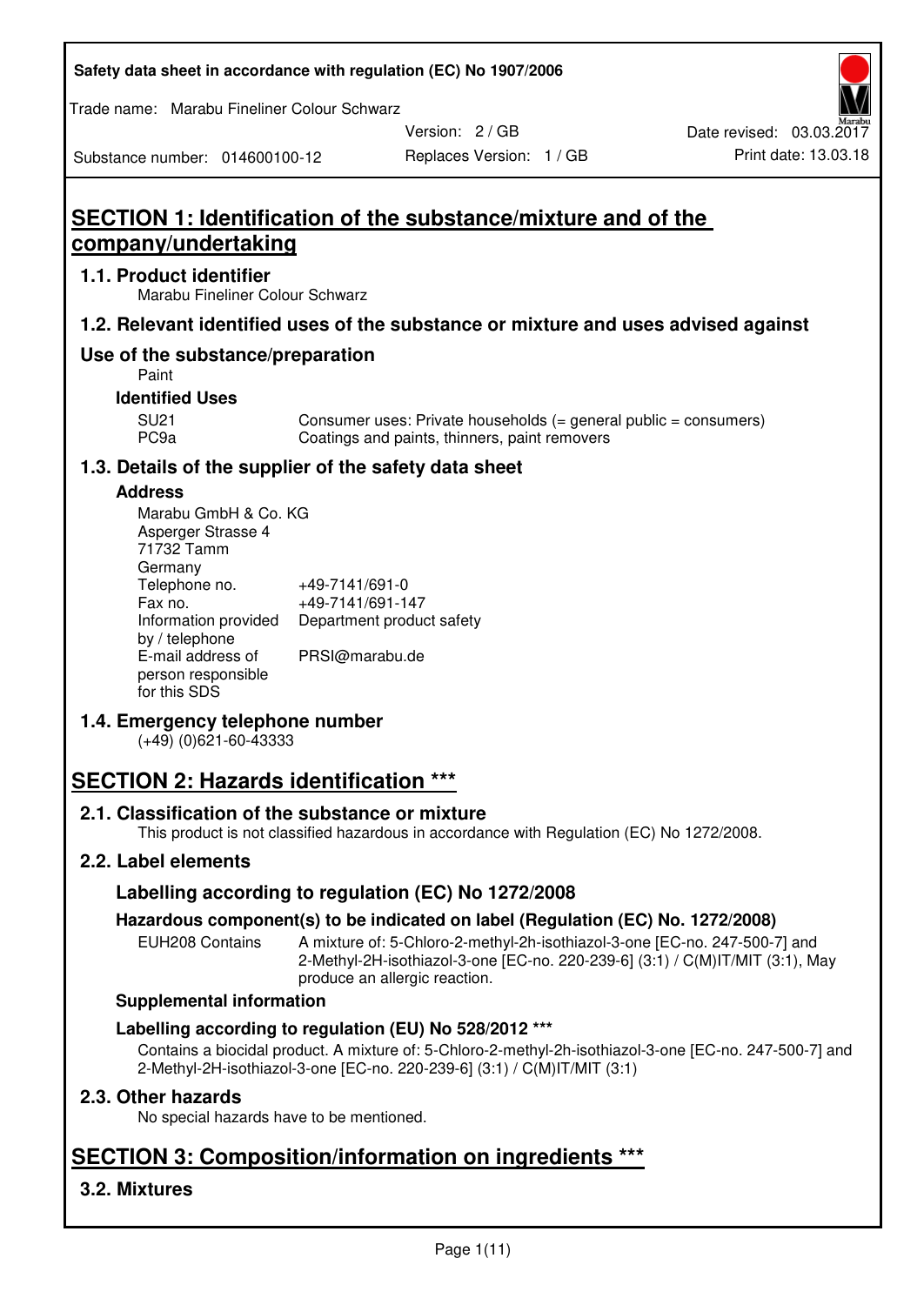| Safety data sheet in accordance with regulation (EC) No 1907/2006                                                                                                 |                                                                                                                             |                              |                                                      |                                                                   |      |                                                  |
|-------------------------------------------------------------------------------------------------------------------------------------------------------------------|-----------------------------------------------------------------------------------------------------------------------------|------------------------------|------------------------------------------------------|-------------------------------------------------------------------|------|--------------------------------------------------|
| Trade name: Marabu Fineliner Colour Schwarz                                                                                                                       |                                                                                                                             |                              |                                                      |                                                                   |      |                                                  |
| Substance number: 014600100-12                                                                                                                                    |                                                                                                                             |                              | Version: 2/GB                                        | Replaces Version: 1 / GB                                          |      | Date revised: 03.03.2017<br>Print date: 13.03.18 |
|                                                                                                                                                                   |                                                                                                                             |                              |                                                      |                                                                   |      |                                                  |
| <b>Chemical characterization</b><br>Paint based on water                                                                                                          |                                                                                                                             |                              |                                                      |                                                                   |      |                                                  |
| <b>Hazardous ingredients</b>                                                                                                                                      |                                                                                                                             |                              |                                                      |                                                                   |      |                                                  |
| <b>Ethanediol</b><br>CAS No.<br>EINECS no.<br>Registration no.<br>Concentration                                                                                   | $107 - 21 - 1$<br>203-473-3<br>01-2119456816-28<br>$>=$                                                                     | 1                            | $\lt$                                                | 10                                                                | $\%$ |                                                  |
| Classification (Regulation (EC) No. 1272/2008)                                                                                                                    | Acute Tox. 4<br>STOT RE 2                                                                                                   |                              | H302<br>H373                                         |                                                                   |      |                                                  |
| <b>Bronopol (INN)</b><br>CAS No.<br>EINECS no.<br>Concentration                                                                                                   | $52 - 51 - 7$<br>200-143-0<br>$>=$                                                                                          | 0,01                         | $\lt$ $\sim$                                         | 0,1                                                               | $\%$ |                                                  |
| Classification (Regulation (EC) No. 1272/2008)                                                                                                                    | Eye Dam. 1<br>Skin Irrit. 2<br>STOT SE <sub>3</sub><br>Acute Tox. 4<br>Acute Tox. 4<br>Aquatic Acute 1<br>Aquatic Chronic 1 |                              | H318<br>H315<br>H335<br>H302<br>H312<br>H400<br>H410 |                                                                   |      |                                                  |
| Concentration limits (Regulation (EC) No. 1272/2008)                                                                                                              | Aquatic Acute 1<br><b>Aquatic Chronic</b>                                                                                   | H400<br>H410                 |                                                      | $M = 10$<br>$M = 1$                                               |      |                                                  |
| A mixture of: 5-Chloro-2-methyl-2h-isothiazol-3-one [EC-no. 247-500-7] and<br>2-Methyl-2H-isothiazol-3-one [EC-no. 220-239-6] (3:1) / C(M)IT/MIT (3:1)<br>CAS No. | 55965-84-9                                                                                                                  |                              |                                                      |                                                                   |      |                                                  |
| Concentration                                                                                                                                                     |                                                                                                                             |                              | $\,<\,$                                              | 0,0015                                                            | $\%$ |                                                  |
| Classification (Regulation (EC) No. 1272/2008)                                                                                                                    | Acute Tox. 3<br>Aquatic Chronic 1<br>Aquatic Acute 1<br>Skin Sens. 1<br>Skin Corr. 1B<br>Acute Tox. 3<br>Acute Tox. 3       |                              | H331<br>H410<br>H400<br>H317<br>H314<br>H311<br>H301 |                                                                   |      |                                                  |
| Concentration limits (Regulation (EC) No. 1272/2008)                                                                                                              |                                                                                                                             |                              |                                                      |                                                                   |      |                                                  |
|                                                                                                                                                                   | Skin Corr. 1B<br>Eye Irrit. 2<br>Skin Irrit. 2<br>Skin Sens. 1                                                              | H314<br>H319<br>H315<br>H317 |                                                      | $>= 0,6$<br>$\leq 0.06 < 0.6$<br>$\leq 0.06 < 0.6$<br>$>= 0,0015$ |      |                                                  |
| <b>Further ingredients ***</b>                                                                                                                                    |                                                                                                                             |                              |                                                      |                                                                   |      |                                                  |
| Glycerol<br>CAS No.<br>EINECS no.<br>Concentration                                                                                                                | $56 - 81 - 5$<br>200-289-5<br>$>=$                                                                                          | 10 <sup>1</sup>              | $\,<\,$                                              | 25                                                                | $\%$ | $[3]$                                            |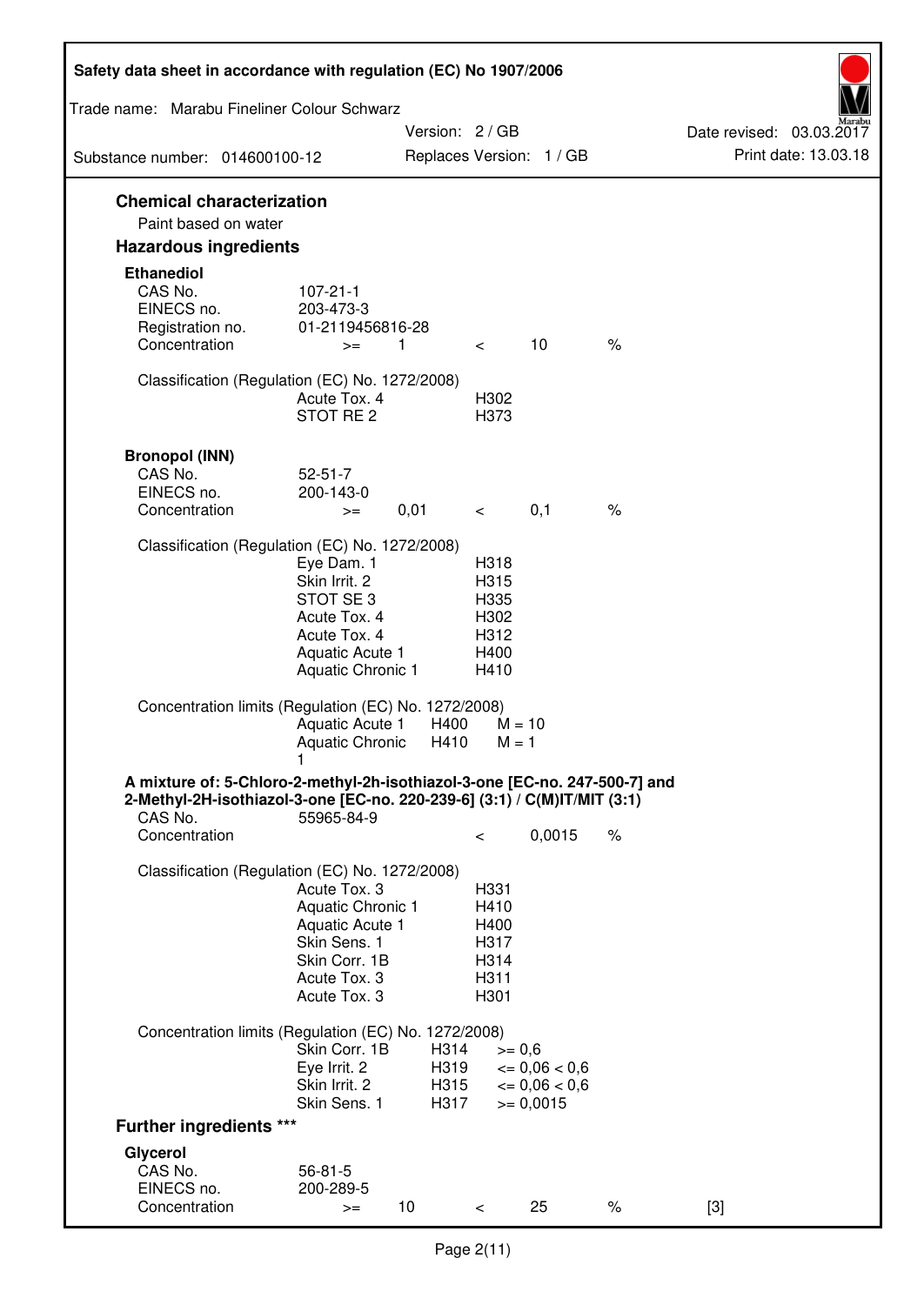|         | Safety data sheet in accordance with regulation (EC) No 1907/2006         |                                                                                                            |                          |
|---------|---------------------------------------------------------------------------|------------------------------------------------------------------------------------------------------------|--------------------------|
|         | Trade name: Marabu Fineliner Colour Schwarz                               |                                                                                                            |                          |
|         |                                                                           | Version: 2 / GB                                                                                            | Date revised: 03.03.2017 |
|         | Substance number: 014600100-12                                            | Replaces Version: 1 / GB                                                                                   | Print date: 13.03.18     |
|         |                                                                           |                                                                                                            |                          |
|         |                                                                           |                                                                                                            |                          |
| $\star$ |                                                                           |                                                                                                            |                          |
| $\star$ |                                                                           |                                                                                                            |                          |
|         | [3] Substance with occupational exposure limits                           |                                                                                                            |                          |
|         | <b>SECTION 4: First aid measures</b>                                      |                                                                                                            |                          |
|         | 4.1. Description of first aid measures                                    |                                                                                                            |                          |
|         | After skin contact                                                        |                                                                                                            |                          |
|         |                                                                           | Wash with plenty of water and soap. Do NOT use solvents or thinners.                                       |                          |
|         | After eye contact                                                         |                                                                                                            |                          |
|         | <b>After ingestion</b>                                                    | Separate eyelids, wash the eyes thoroughly with water (15 min.). In case of irritation consult an oculist. |                          |
|         |                                                                           | Rinse mouth thoroughly with water. If larger amounts are swallowed or in the event of symptoms take        |                          |
|         | medical treatment.                                                        |                                                                                                            |                          |
|         | Until now no symptoms known so far.                                       | 4.2. Most important symptoms and effects, both acute and delayed                                           |                          |
|         |                                                                           | 4.3. Indication of any immediate medical attention and special treatment needed                            |                          |
|         | Hints for the physician / treatment                                       |                                                                                                            |                          |
|         | Treat symptomatically                                                     |                                                                                                            |                          |
|         | <b>SECTION 5: Firefighting measures</b>                                   |                                                                                                            |                          |
|         | 5.1. Extinguishing media                                                  |                                                                                                            |                          |
|         | Suitable extinguishing media                                              |                                                                                                            |                          |
|         | Carbon dioxide, Foam, Sand, Water                                         |                                                                                                            |                          |
|         | 5.2. Special hazards arising from the substance or mixture<br>black smoke | In the event of fire the following can be released: Carbon monoxide (CO); Carbon dioxide (CO2); dense      |                          |
|         | 5.3. Advice for firefighters                                              |                                                                                                            |                          |
|         | <b>Other information</b>                                                  |                                                                                                            |                          |
|         |                                                                           | Collect contaminated fire-fighting water separately, must not be discharged into the drains.               |                          |
|         | <b>SECTION 6: Accidental release measures</b>                             |                                                                                                            |                          |
|         | No particular measures required.                                          | 6.1. Personal precautions, protective equipment and emergency procedures                                   |                          |
|         | 6.2. Environmental precautions<br>No particular measures required.        |                                                                                                            |                          |
|         | 6.3. Methods and material for containment and cleaning up                 |                                                                                                            |                          |
|         | Clean preferably with a detergent - avoid use of solvents.                |                                                                                                            |                          |

## **6.4. Reference to other sections**

Information regarding Safe handling, see Section 7. Information regarding personal protective measures, see Section 8. Information regarding waste disposal, see Section 13.

# **SECTION 7: Handling and storage**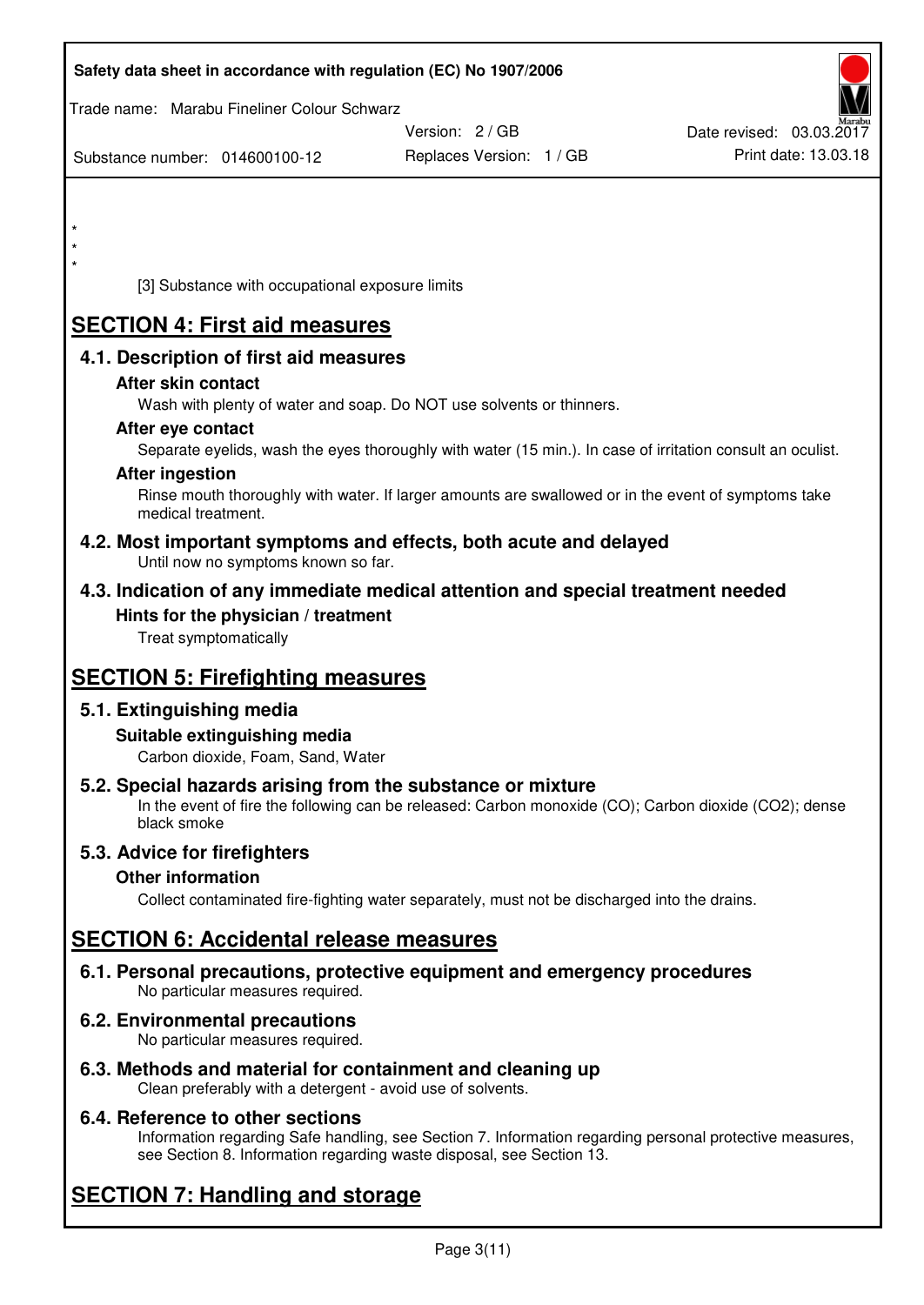| Safety data sheet in accordance with regulation (EC) No 1907/2006                                                                                                             |                                                                                                                                                                                                            |                          |
|-------------------------------------------------------------------------------------------------------------------------------------------------------------------------------|------------------------------------------------------------------------------------------------------------------------------------------------------------------------------------------------------------|--------------------------|
| Trade name: Marabu Fineliner Colour Schwarz                                                                                                                                   |                                                                                                                                                                                                            |                          |
|                                                                                                                                                                               | Version: 2/GB                                                                                                                                                                                              | Date revised: 03.03.2017 |
| Substance number: 014600100-12                                                                                                                                                | Replaces Version: 1 / GB                                                                                                                                                                                   | Print date: 13.03.18     |
| 7.1. Precautions for safe handling<br><b>Advice on safe handling</b><br>Advice on protection against fire and explosion<br>No special measures required.<br>Temperature class | Avoid skin and eye contact. Smoking, eating and drinking shall be prohibited in application area.<br>Classification of fires / temperature class / Ignition group / Dust explosion class<br>T <sub>2</sub> |                          |
|                                                                                                                                                                               | 7.2. Conditions for safe storage, including any incompatibilities                                                                                                                                          |                          |
| Requirements for storage rooms and vessels                                                                                                                                    |                                                                                                                                                                                                            |                          |
| Store in frostfree conditions.<br><b>Storage class according to TRGS 510</b>                                                                                                  |                                                                                                                                                                                                            |                          |
| Storage class according to                                                                                                                                                    | 12<br>Non-combustible liquids                                                                                                                                                                              |                          |
| <b>TRGS 510</b>                                                                                                                                                               |                                                                                                                                                                                                            |                          |
| 7.3. Specific end use(s)<br>Paint                                                                                                                                             |                                                                                                                                                                                                            |                          |
|                                                                                                                                                                               | <b>SECTION 8: Exposure controls/personal protection</b>                                                                                                                                                    |                          |
| 8.1. Control parameters                                                                                                                                                       |                                                                                                                                                                                                            |                          |
| <b>Exposure limit values</b>                                                                                                                                                  |                                                                                                                                                                                                            |                          |
| <b>Ethanediol</b>                                                                                                                                                             |                                                                                                                                                                                                            |                          |
| List<br><b>Type</b>                                                                                                                                                           | EH40<br><b>WEL</b>                                                                                                                                                                                         |                          |
| Value                                                                                                                                                                         | 10<br>mg/m <sup>3</sup>                                                                                                                                                                                    |                          |
| Skin resorption / sensibilisation: Sk;<br>Glycerol                                                                                                                            | <b>Status: 2011</b>                                                                                                                                                                                        |                          |
| List                                                                                                                                                                          | <b>EH40</b>                                                                                                                                                                                                |                          |
| <b>Type</b><br>Value                                                                                                                                                          | <b>WEL</b><br>10<br>mg/m <sup>3</sup>                                                                                                                                                                      |                          |
| <b>Status: 2011</b>                                                                                                                                                           |                                                                                                                                                                                                            |                          |
| <b>Other information</b>                                                                                                                                                      |                                                                                                                                                                                                            |                          |
| There are not known any further control parameters.                                                                                                                           |                                                                                                                                                                                                            |                          |
| <b>Derived No/Minimal Effect Levels (DNEL/DMEL)</b>                                                                                                                           |                                                                                                                                                                                                            |                          |
| <b>Ethanediol</b>                                                                                                                                                             |                                                                                                                                                                                                            |                          |
| Type of value<br>Reference group                                                                                                                                              | Derived No Effect Level (DNEL)<br>Worker                                                                                                                                                                   |                          |
| Duration of exposure                                                                                                                                                          | Long term                                                                                                                                                                                                  |                          |
| Route of exposure<br>Mode of action                                                                                                                                           | inhalative<br>Local effects                                                                                                                                                                                |                          |
| Concentration                                                                                                                                                                 | 35                                                                                                                                                                                                         | mg/m <sup>3</sup>        |
|                                                                                                                                                                               |                                                                                                                                                                                                            |                          |
| Type of value<br>Reference group                                                                                                                                              | Derived No Effect Level (DNEL)<br>Worker                                                                                                                                                                   |                          |
| Duration of exposure                                                                                                                                                          | Long term                                                                                                                                                                                                  |                          |
| Route of exposure<br>Mode of action                                                                                                                                           | dermal<br>Systemic effects                                                                                                                                                                                 |                          |
| Concentration                                                                                                                                                                 | 106                                                                                                                                                                                                        | mg/kg                    |
| Type of value                                                                                                                                                                 | Derived No Effect Level (DNEL)                                                                                                                                                                             |                          |
| Reference group                                                                                                                                                               | Consumer                                                                                                                                                                                                   |                          |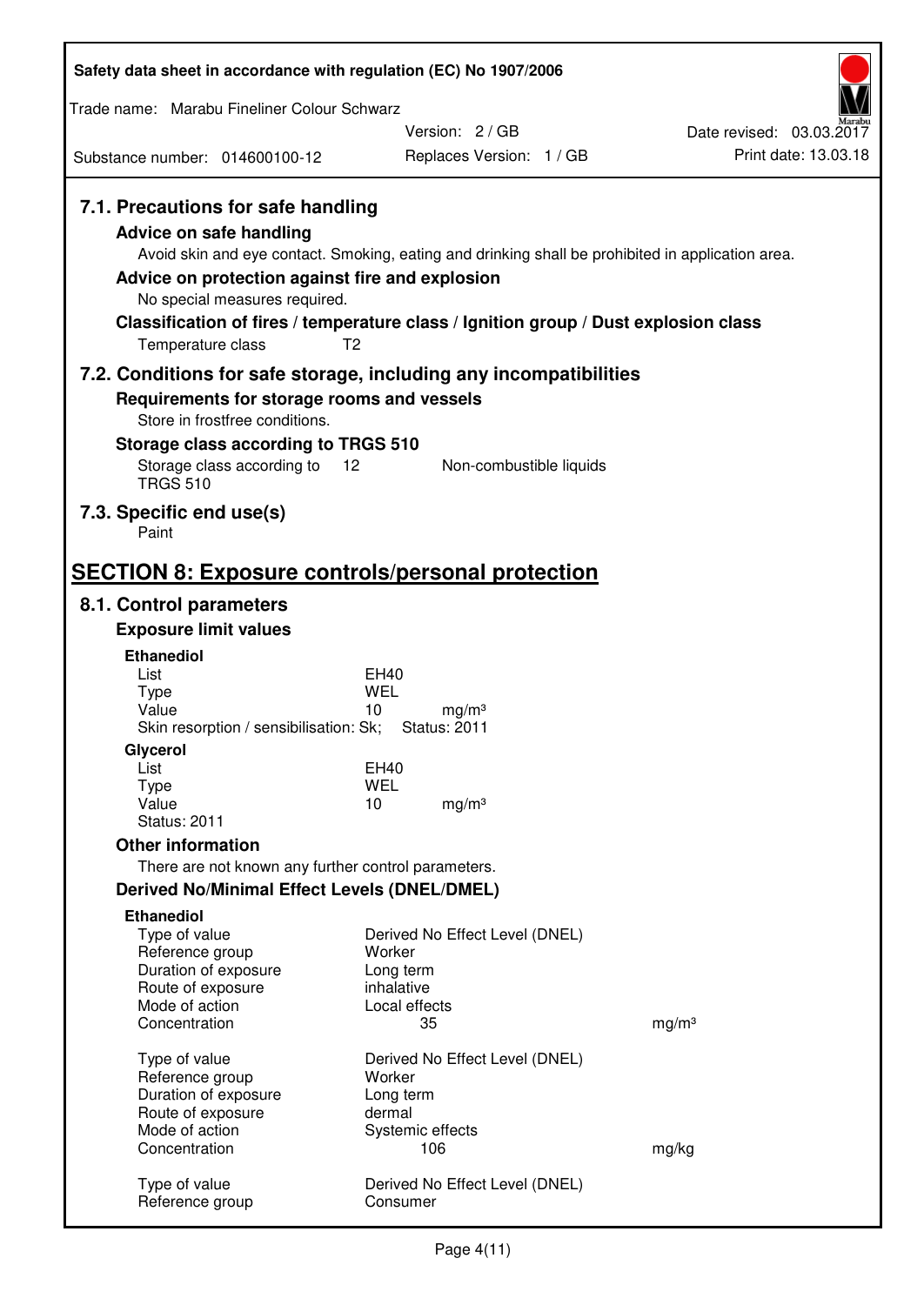| Safety data sheet in accordance with regulation (EC) No 1907/2006                                                                                                                                        |                                                                                                                                                                                                                                    |                                                  |
|----------------------------------------------------------------------------------------------------------------------------------------------------------------------------------------------------------|------------------------------------------------------------------------------------------------------------------------------------------------------------------------------------------------------------------------------------|--------------------------------------------------|
| Trade name: Marabu Fineliner Colour Schwarz                                                                                                                                                              |                                                                                                                                                                                                                                    |                                                  |
| Substance number: 014600100-12                                                                                                                                                                           | Version: 2/GB<br>Replaces Version: 1 / GB                                                                                                                                                                                          | Date revised: 03.03.2017<br>Print date: 13.03.18 |
| Duration of exposure<br>Route of exposure<br>Mode of action<br>Concentration                                                                                                                             | Long term<br>inhalative<br>Local effects<br>7                                                                                                                                                                                      | mg/m <sup>3</sup>                                |
| Type of value<br>Reference group<br>Duration of exposure<br>Route of exposure<br>Mode of action<br>Concentration                                                                                         | Derived No Effect Level (DNEL)<br>Consumer<br>Long term<br>dermal<br>Systemic effects<br>53                                                                                                                                        | mg/kg                                            |
| <b>Predicted No Effect Concentration (PNEC)</b>                                                                                                                                                          |                                                                                                                                                                                                                                    |                                                  |
| <b>Ethanediol</b><br>Type of value<br><b>Type</b><br>Concentration                                                                                                                                       | <b>PNEC</b><br>Freshwater<br>10                                                                                                                                                                                                    | mg/l                                             |
| Type of value<br><b>Type</b><br>Concentration                                                                                                                                                            | <b>PNEC</b><br>Saltwater<br>1                                                                                                                                                                                                      | mg/l                                             |
| Type of value<br><b>Type</b><br>Concentration                                                                                                                                                            | <b>PNEC</b><br>Water (intermittent release)<br>10                                                                                                                                                                                  | mg/l                                             |
| Type of value<br><b>Type</b><br>Concentration                                                                                                                                                            | <b>PNEC</b><br>Sewage treatment plant (STP)<br>199,5                                                                                                                                                                               | mg/l                                             |
| Type of value<br><b>Type</b><br>Concentration                                                                                                                                                            | <b>PNEC</b><br>Freshwater sediment<br>37                                                                                                                                                                                           | mg/kg                                            |
| Type of value<br>Type<br>Concentration                                                                                                                                                                   | <b>PNEC</b><br>Marine sediment<br>3,7                                                                                                                                                                                              | mg/kg                                            |
| Type of value<br><b>Type</b><br>Concentration                                                                                                                                                            | <b>PNEC</b><br>Soil<br>1,53                                                                                                                                                                                                        | mg/kg                                            |
| 8.2. Exposure controls<br><b>Exposure controls</b><br>Provide adequate ventilation.                                                                                                                      |                                                                                                                                                                                                                                    |                                                  |
| <b>Respiratory protection</b><br>Not necessary.                                                                                                                                                          |                                                                                                                                                                                                                                    |                                                  |
| <b>Hand protection</b><br>Not necessary.<br>In case of intensive contact wear protective gloves.<br>individual or combination of chemicals.<br>Material thickness<br>$\, > \,$<br>Breakthrough time<br>< | There is no one glove material or combination of materials that will give unlimited resistance to any<br>For prolonged or repeated handling nitrile rubber gloves with textile undergloves are required.<br>0,5<br>mm<br>30<br>min |                                                  |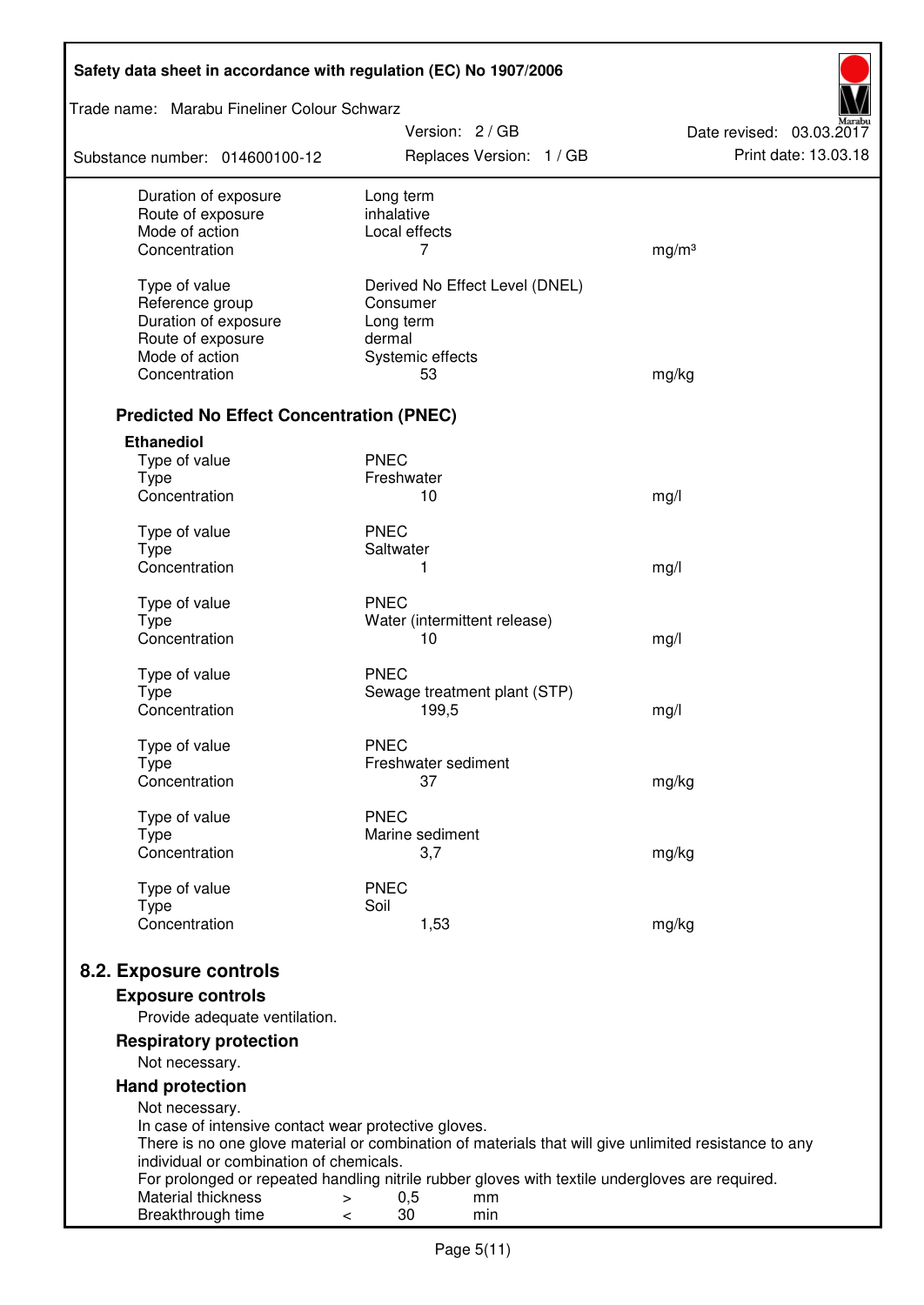| Safety data sheet in accordance with regulation (EC) No 1907/2006                                                                                                                                                                                                                                                                                            |                                 |                          |                                                                                                                                                                                                                                                                                                                    |
|--------------------------------------------------------------------------------------------------------------------------------------------------------------------------------------------------------------------------------------------------------------------------------------------------------------------------------------------------------------|---------------------------------|--------------------------|--------------------------------------------------------------------------------------------------------------------------------------------------------------------------------------------------------------------------------------------------------------------------------------------------------------------|
| Trade name: Marabu Fineliner Colour Schwarz                                                                                                                                                                                                                                                                                                                  |                                 |                          |                                                                                                                                                                                                                                                                                                                    |
|                                                                                                                                                                                                                                                                                                                                                              | Version: 2/GB                   |                          | Date revised: 03.03.2017                                                                                                                                                                                                                                                                                           |
| Substance number: 014600100-12                                                                                                                                                                                                                                                                                                                               |                                 | Replaces Version: 1 / GB | Print date: 13.03.18                                                                                                                                                                                                                                                                                               |
| The breakthrough time must be greater than the end use time of the product.<br>replacement must be followed.<br>Gloves should be replaced regularly and if there is any sign of damage to the glove material.<br>Always ensure that gloves are free from defects and that they are stored and used correctly.<br>maintenance.<br>once exposure has occurred. |                                 |                          | The instructions and information provided by the glove manufacturer on use, storage, maintenance and<br>The performance or effectiveness of the glove may be reduced by physical/ chemical damage and poor<br>Barrier creams may help to protect the exposed areas of the skin, they should however not be applied |
| Eye protection                                                                                                                                                                                                                                                                                                                                               |                                 |                          |                                                                                                                                                                                                                                                                                                                    |
| Not necessary.                                                                                                                                                                                                                                                                                                                                               |                                 |                          |                                                                                                                                                                                                                                                                                                                    |
| <b>Body protection</b>                                                                                                                                                                                                                                                                                                                                       |                                 |                          |                                                                                                                                                                                                                                                                                                                    |
| Not applicable.                                                                                                                                                                                                                                                                                                                                              |                                 |                          |                                                                                                                                                                                                                                                                                                                    |
| <b>SECTION 9: Physical and chemical properties</b>                                                                                                                                                                                                                                                                                                           |                                 |                          |                                                                                                                                                                                                                                                                                                                    |
|                                                                                                                                                                                                                                                                                                                                                              |                                 |                          |                                                                                                                                                                                                                                                                                                                    |
| 9.1. Information on basic physical and chemical properties<br>Form                                                                                                                                                                                                                                                                                           | liquid                          |                          |                                                                                                                                                                                                                                                                                                                    |
| <b>Colour</b>                                                                                                                                                                                                                                                                                                                                                | coloured                        |                          |                                                                                                                                                                                                                                                                                                                    |
| <b>Odour</b>                                                                                                                                                                                                                                                                                                                                                 | odourless                       |                          |                                                                                                                                                                                                                                                                                                                    |
| <b>Odour threshold</b>                                                                                                                                                                                                                                                                                                                                       |                                 |                          |                                                                                                                                                                                                                                                                                                                    |
| Remarks                                                                                                                                                                                                                                                                                                                                                      | No data available               |                          |                                                                                                                                                                                                                                                                                                                    |
| <b>Melting point</b>                                                                                                                                                                                                                                                                                                                                         |                                 |                          |                                                                                                                                                                                                                                                                                                                    |
| Remarks                                                                                                                                                                                                                                                                                                                                                      | not determined                  |                          |                                                                                                                                                                                                                                                                                                                    |
| <b>Freezing point</b>                                                                                                                                                                                                                                                                                                                                        |                                 |                          |                                                                                                                                                                                                                                                                                                                    |
| Remarks                                                                                                                                                                                                                                                                                                                                                      | not determined                  |                          |                                                                                                                                                                                                                                                                                                                    |
| Initial boiling point and boiling range                                                                                                                                                                                                                                                                                                                      |                                 |                          |                                                                                                                                                                                                                                                                                                                    |
| Value                                                                                                                                                                                                                                                                                                                                                        | appr. 100                       |                          | $\rm ^{\circ}C$                                                                                                                                                                                                                                                                                                    |
| Pressure                                                                                                                                                                                                                                                                                                                                                     | 1.013                           | hPa                      |                                                                                                                                                                                                                                                                                                                    |
| Source                                                                                                                                                                                                                                                                                                                                                       | Literature value                |                          |                                                                                                                                                                                                                                                                                                                    |
| <b>Flash point</b>                                                                                                                                                                                                                                                                                                                                           |                                 |                          |                                                                                                                                                                                                                                                                                                                    |
| Remarks                                                                                                                                                                                                                                                                                                                                                      | Not applicable                  |                          |                                                                                                                                                                                                                                                                                                                    |
| Evaporation rate (ether $= 1$ ) :                                                                                                                                                                                                                                                                                                                            |                                 |                          |                                                                                                                                                                                                                                                                                                                    |
| Remarks                                                                                                                                                                                                                                                                                                                                                      | not determined                  |                          |                                                                                                                                                                                                                                                                                                                    |
| Flammability (solid, gas)<br>Not applicable                                                                                                                                                                                                                                                                                                                  |                                 |                          |                                                                                                                                                                                                                                                                                                                    |
| Upper/lower flammability or explosive limits                                                                                                                                                                                                                                                                                                                 |                                 |                          |                                                                                                                                                                                                                                                                                                                    |
| Lower explosion limit                                                                                                                                                                                                                                                                                                                                        | 3,2<br>appr.                    |                          | % (V)                                                                                                                                                                                                                                                                                                              |
| Upper explosion limit                                                                                                                                                                                                                                                                                                                                        | 53<br>appr.                     |                          | % (V)                                                                                                                                                                                                                                                                                                              |
| Source                                                                                                                                                                                                                                                                                                                                                       | Literature value                |                          |                                                                                                                                                                                                                                                                                                                    |
| Vapour pressure                                                                                                                                                                                                                                                                                                                                              |                                 |                          |                                                                                                                                                                                                                                                                                                                    |
| Value                                                                                                                                                                                                                                                                                                                                                        | 23<br>appr.<br>20               | °۲                       | hPa                                                                                                                                                                                                                                                                                                                |
| Temperature<br>Method                                                                                                                                                                                                                                                                                                                                        | Value taken from the literature |                          |                                                                                                                                                                                                                                                                                                                    |
| <b>Vapour density</b>                                                                                                                                                                                                                                                                                                                                        |                                 |                          |                                                                                                                                                                                                                                                                                                                    |
| Remarks                                                                                                                                                                                                                                                                                                                                                      | not determined                  |                          |                                                                                                                                                                                                                                                                                                                    |
| <b>Density</b>                                                                                                                                                                                                                                                                                                                                               |                                 |                          |                                                                                                                                                                                                                                                                                                                    |
| Remarks                                                                                                                                                                                                                                                                                                                                                      | not determined                  |                          |                                                                                                                                                                                                                                                                                                                    |
| Solubility in water                                                                                                                                                                                                                                                                                                                                          |                                 |                          |                                                                                                                                                                                                                                                                                                                    |
| Remarks                                                                                                                                                                                                                                                                                                                                                      | miscible                        |                          |                                                                                                                                                                                                                                                                                                                    |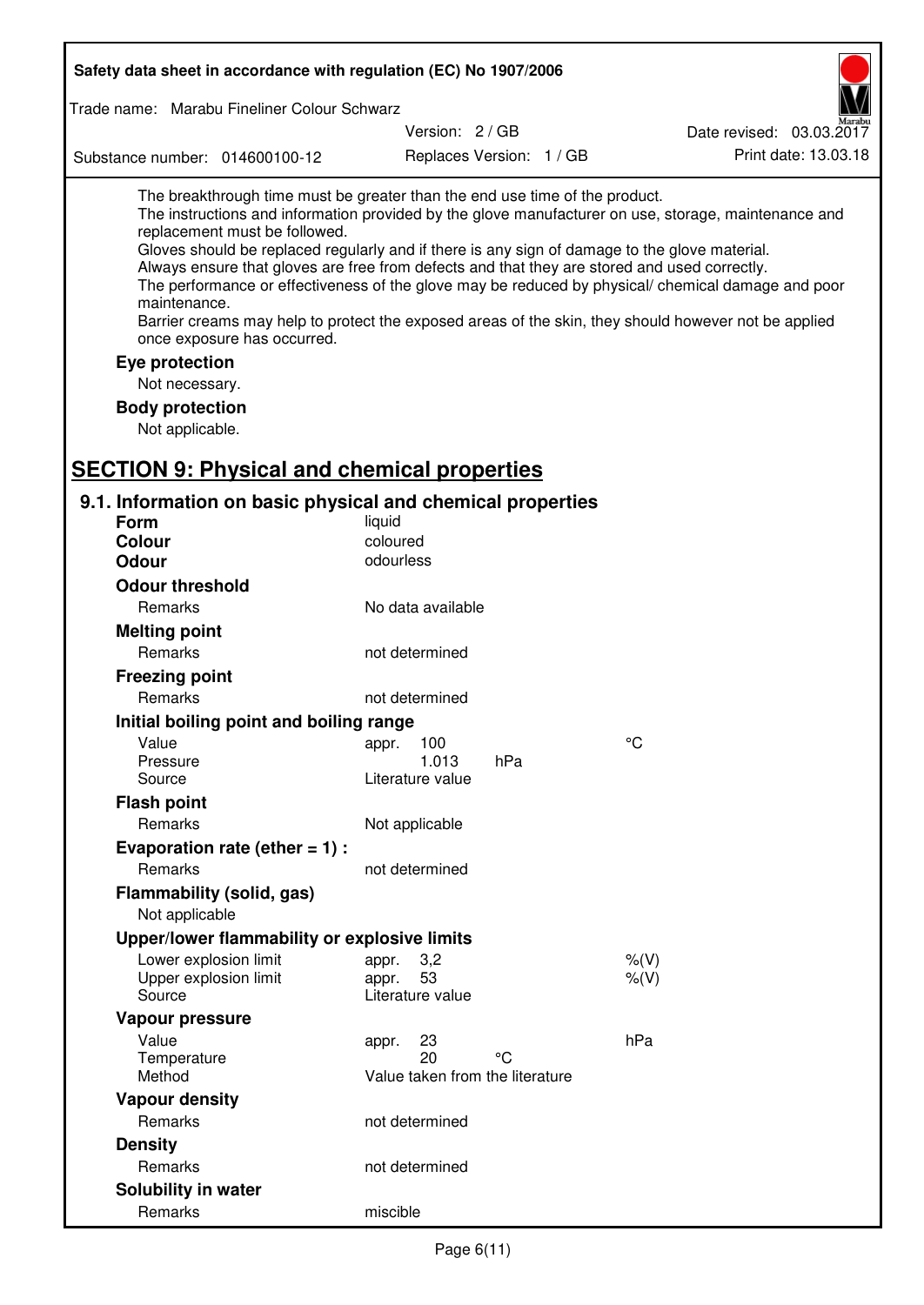| Safety data sheet in accordance with regulation (EC) No 1907/2006                    |                                                                   |    |                                                  |
|--------------------------------------------------------------------------------------|-------------------------------------------------------------------|----|--------------------------------------------------|
| Trade name: Marabu Fineliner Colour Schwarz                                          |                                                                   |    |                                                  |
| Substance number: 014600100-12                                                       | Version: 2/GB<br>Replaces Version: 1 / GB                         |    | Date revised: 03.03.2017<br>Print date: 13.03.18 |
|                                                                                      |                                                                   |    |                                                  |
| Ignition temperature<br>Value                                                        |                                                                   | °C |                                                  |
| Source                                                                               | 410<br>appr.<br>Literature value                                  |    |                                                  |
| <b>Viscosity</b>                                                                     |                                                                   |    |                                                  |
| Remarks                                                                              |                                                                   |    |                                                  |
| Remarks                                                                              | not determined                                                    |    |                                                  |
| 9.2. Other information                                                               |                                                                   |    |                                                  |
| <b>Other information</b>                                                             |                                                                   |    |                                                  |
| None known                                                                           |                                                                   |    |                                                  |
|                                                                                      |                                                                   |    |                                                  |
| <b>SECTION 10: Stability and reactivity</b>                                          |                                                                   |    |                                                  |
| 10.1. Reactivity<br>None                                                             |                                                                   |    |                                                  |
| 10.2. Chemical stability<br>No hazardous reactions known.                            |                                                                   |    |                                                  |
| 10.3. Possibility of hazardous reactions<br>No hazardous reactions known.            |                                                                   |    |                                                  |
| 10.4. Conditions to avoid                                                            |                                                                   |    |                                                  |
| No hazardous reactions known.                                                        |                                                                   |    |                                                  |
| 10.5. Incompatible materials<br>None                                                 |                                                                   |    |                                                  |
| 10.6. Hazardous decomposition products<br>No hazardous decomposition products known. |                                                                   |    |                                                  |
| <b>SECTION 11: Toxicological information</b>                                         |                                                                   |    |                                                  |
| 11.1. Information on toxicological effects                                           |                                                                   |    |                                                  |
| <b>Acute oral toxicity</b>                                                           |                                                                   |    |                                                  |
| Remarks                                                                              | Based on available data, the classification criteria are not met. |    |                                                  |
| <b>Acute dermal toxicity</b>                                                         |                                                                   |    |                                                  |
| Remarks                                                                              | Based on available data, the classification criteria are not met. |    |                                                  |
| <b>Acute inhalational toxicity</b>                                                   |                                                                   |    |                                                  |
| Remarks                                                                              | Based on available data, the classification criteria are not met. |    |                                                  |
| <b>Skin corrosion/irritation</b>                                                     |                                                                   |    |                                                  |
| Remarks                                                                              | Based on available data, the classification criteria are not met. |    |                                                  |
| Serious eye damage/irritation                                                        |                                                                   |    |                                                  |
| Remarks                                                                              | Based on available data, the classification criteria are not met. |    |                                                  |
| <b>Sensitization</b>                                                                 |                                                                   |    |                                                  |
| Remarks                                                                              | Based on available data, the classification criteria are not met. |    |                                                  |
| <b>Mutagenicity</b>                                                                  |                                                                   |    |                                                  |
| Remarks                                                                              | Based on available data, the classification criteria are not met. |    |                                                  |
| <b>Reproductive toxicity</b>                                                         |                                                                   |    |                                                  |
| Remarks                                                                              | Based on available data, the classification criteria are not met. |    |                                                  |
| Carcinogenicity                                                                      |                                                                   |    |                                                  |
| Remarks                                                                              | Based on available data, the classification criteria are not met. |    |                                                  |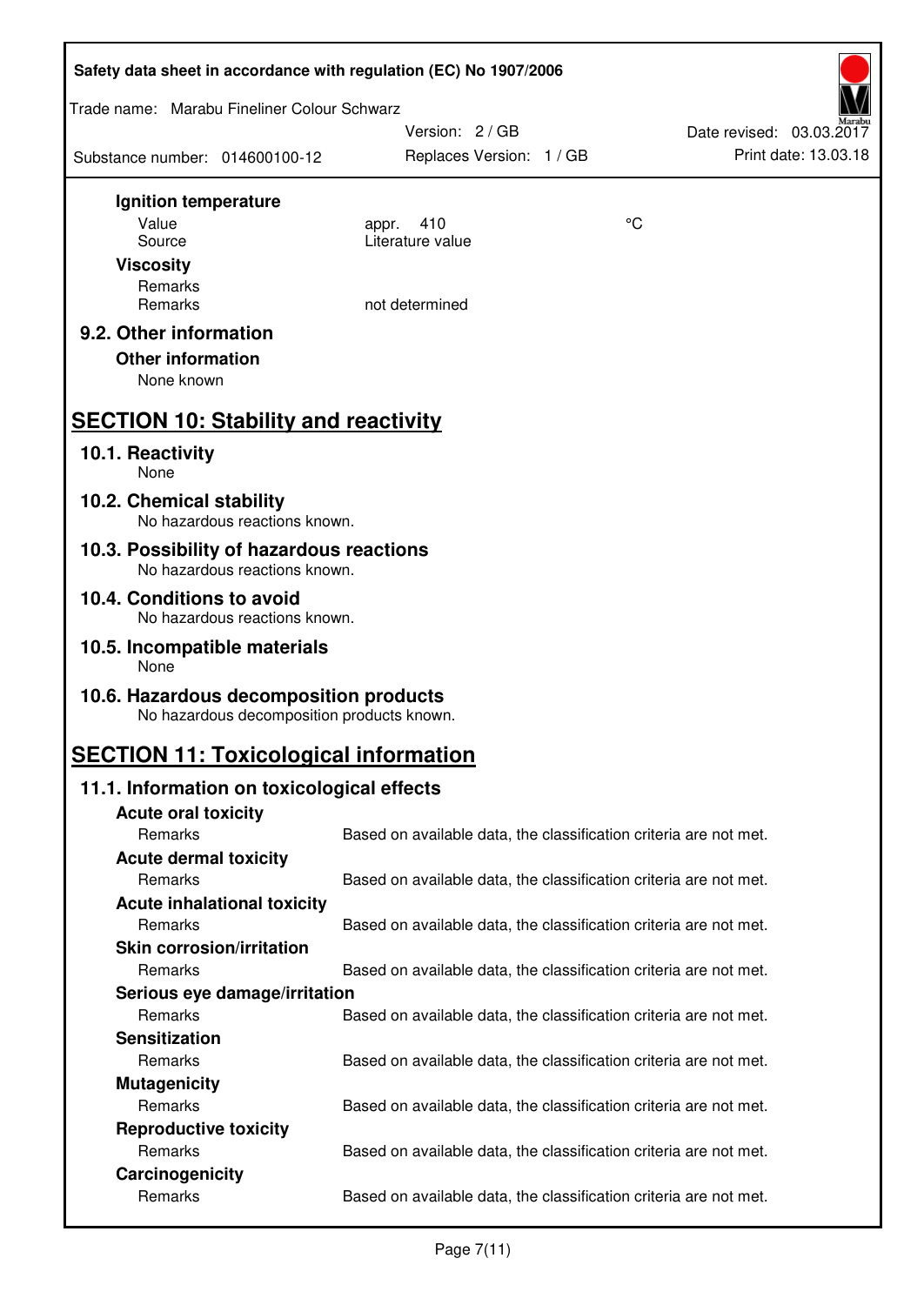#### **Safety data sheet in accordance with regulation (EC) No 1907/2006**

Trade name: Marabu Fineliner Colour Schwarz

Substance number: 014600100-12

Version: 2 / GB

Replaces Version: 1 / GB Print date: 13.03.18 Date revised: 03.03.2017

## **Specific Target Organ Toxicity (STOT)**

**Single exposure** 

Based on available data, the classification criteria are not met.

**Repeated exposure** 

Remarks Based on available data, the classification criteria are not met.

#### **Aspiration hazard**

Based on available data, the classification criteria are not met.

#### **Experience in practice**

Provided all the recommended protective and safety precautions are taken, experience shows that no risk to health can be expected.

#### **Other information**

There are no data available on the mixture itself. The mixture has been assessed following the additivity method of the GHS/CLP Regulation (EC) No 1272/2008.

## **SECTION 12: Ecological information**

## **12.1. Toxicity**

#### **General information**

There are no data available on the mixture itself.Do not allow to enter drains or water courses.The mixture has been assessed following the summation method of the CLP Regulation (EC) No 1272/2008 and is not classified as dangerous for the environment.

## **12.2. Persistence and degradability**

#### **General information**

There are no data available on the mixture itself.

#### **12.3. Bioaccumulative potential**

#### **General information**

There are no data available on the mixture itself.

#### **12.4. Mobility in soil**

#### **General information**

There are no data available on the mixture itself.

**12.5. Results of PBT and vPvB assessment** 

#### **General information**

There are no data available on the mixture itself.

#### **12.6. Other adverse effects**

#### **General information**

There are no data available on the mixture itself.

# **SECTION 13: Disposal considerations**

## **13.1. Waste treatment methods**

#### **Disposal recommendations for the product**

The product can be placed with other household refuse. Small residues in containers can be washed-out with water and put into the drainage system.

#### **Disposal recommendations for packaging**

Packaging that cannot be cleaned should be disposed off as product waste. Completely emptied packagings can be given for recycling.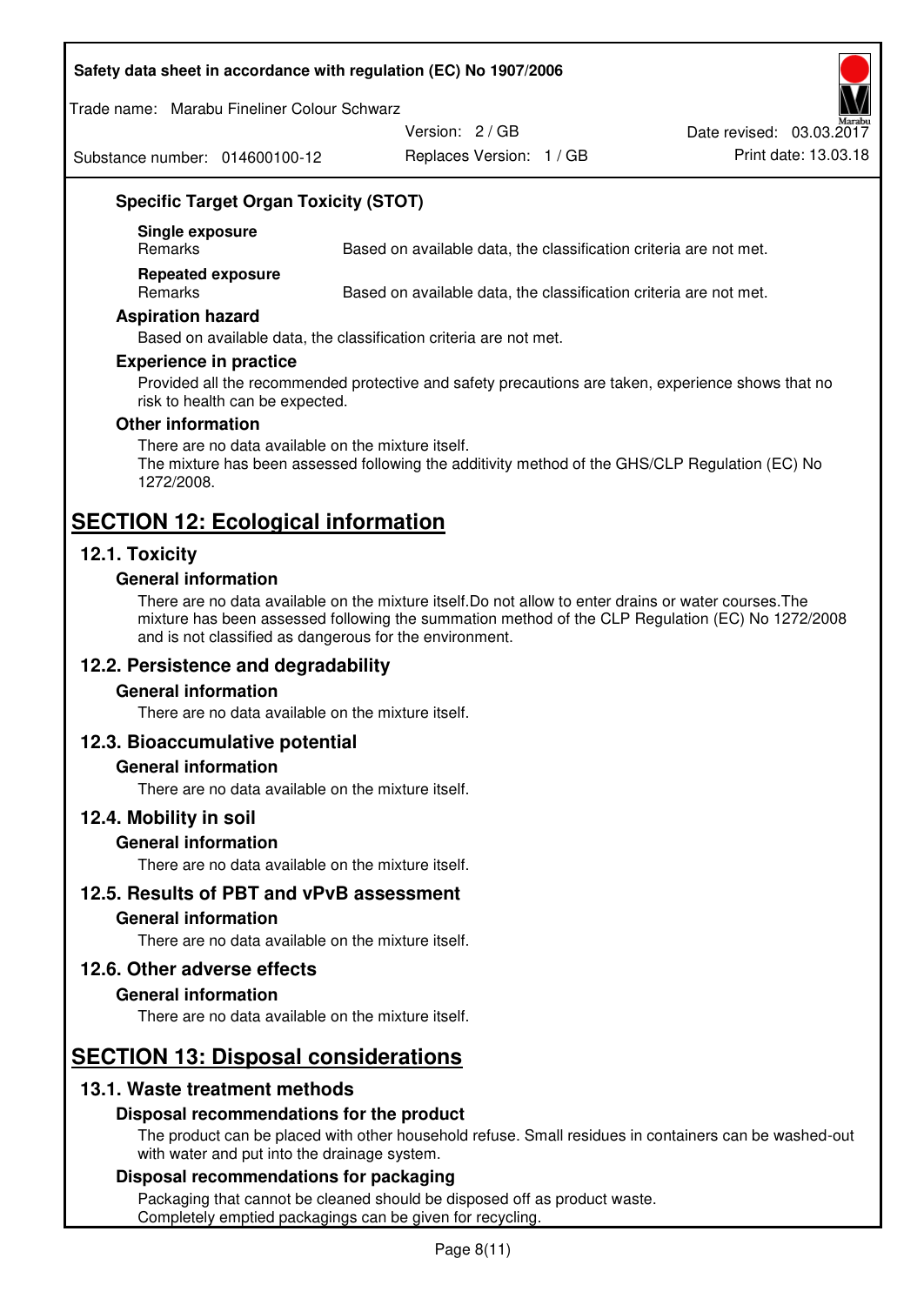| Safety data sheet in accordance with regulation (EC) No 1907/2006           |                                                                                                                                                                             |                                                  |
|-----------------------------------------------------------------------------|-----------------------------------------------------------------------------------------------------------------------------------------------------------------------------|--------------------------------------------------|
| Trade name: Marabu Fineliner Colour Schwarz                                 | Version: 2 / GB                                                                                                                                                             |                                                  |
| Substance number: 014600100-12                                              | Replaces Version: 1 / GB                                                                                                                                                    | Date revised: 03.03.2017<br>Print date: 13.03.18 |
| <b>SECTION 14: Transport information</b>                                    |                                                                                                                                                                             |                                                  |
| <b>Land transport ADR/RID</b><br>Non-dangerous goods<br>14.1. UN number     |                                                                                                                                                                             |                                                  |
| $UN -$<br>14.2. UN proper shipping name                                     |                                                                                                                                                                             |                                                  |
| 14.3. Transport hazard class(es)                                            |                                                                                                                                                                             |                                                  |
| Class<br>Label                                                              |                                                                                                                                                                             |                                                  |
| 14.4. Packing group<br>Packing group                                        |                                                                                                                                                                             |                                                  |
| Transport category<br>14.5. Environmental hazards                           | 0                                                                                                                                                                           |                                                  |
| <b>Marine transport IMDG/GGVSee</b>                                         |                                                                                                                                                                             |                                                  |
| 14.1. UN number<br>$UN -$                                                   | The product does not constitute a hazardous substance in sea transport.                                                                                                     |                                                  |
| 14.2. UN proper shipping name                                               |                                                                                                                                                                             |                                                  |
| 14.3. Transport hazard class(es)<br>Class                                   |                                                                                                                                                                             |                                                  |
| Subsidiary risk<br>14.4. Packing group                                      |                                                                                                                                                                             |                                                  |
| Packing group<br>14.5. Environmental hazards<br>no                          |                                                                                                                                                                             |                                                  |
| <b>Air transport ICAO/IATA</b>                                              |                                                                                                                                                                             |                                                  |
| 14.1. UN number<br>UN-                                                      | The product does not constitute a hazardous substance in air transport.                                                                                                     |                                                  |
| 14.2. UN proper shipping name                                               |                                                                                                                                                                             |                                                  |
| 14.3. Transport hazard class(es)<br>Class                                   |                                                                                                                                                                             |                                                  |
| Subsidiary risk<br>14.4. Packing group                                      |                                                                                                                                                                             |                                                  |
| Packing group<br>14.5. Environmental hazards                                |                                                                                                                                                                             |                                                  |
| Information for all modes of transport                                      |                                                                                                                                                                             |                                                  |
| 14.6. Special precautions for user<br>Transport within the user's premises: |                                                                                                                                                                             |                                                  |
|                                                                             | Always transport in closed containers that are upright and secure.<br>Ensure that persons transporting the product know what to do in the event of an accident or spillage. |                                                  |
| <b>Other information</b>                                                    | 14.7. Transport in bulk according to Annex II of Marpol and the IBC Code                                                                                                    |                                                  |
| no                                                                          |                                                                                                                                                                             |                                                  |
| <b>SECTION 15: Regulatory information ***</b>                               |                                                                                                                                                                             |                                                  |
|                                                                             | 15.1. Safety, health and environmental regulations/legislation specific for the substance                                                                                   |                                                  |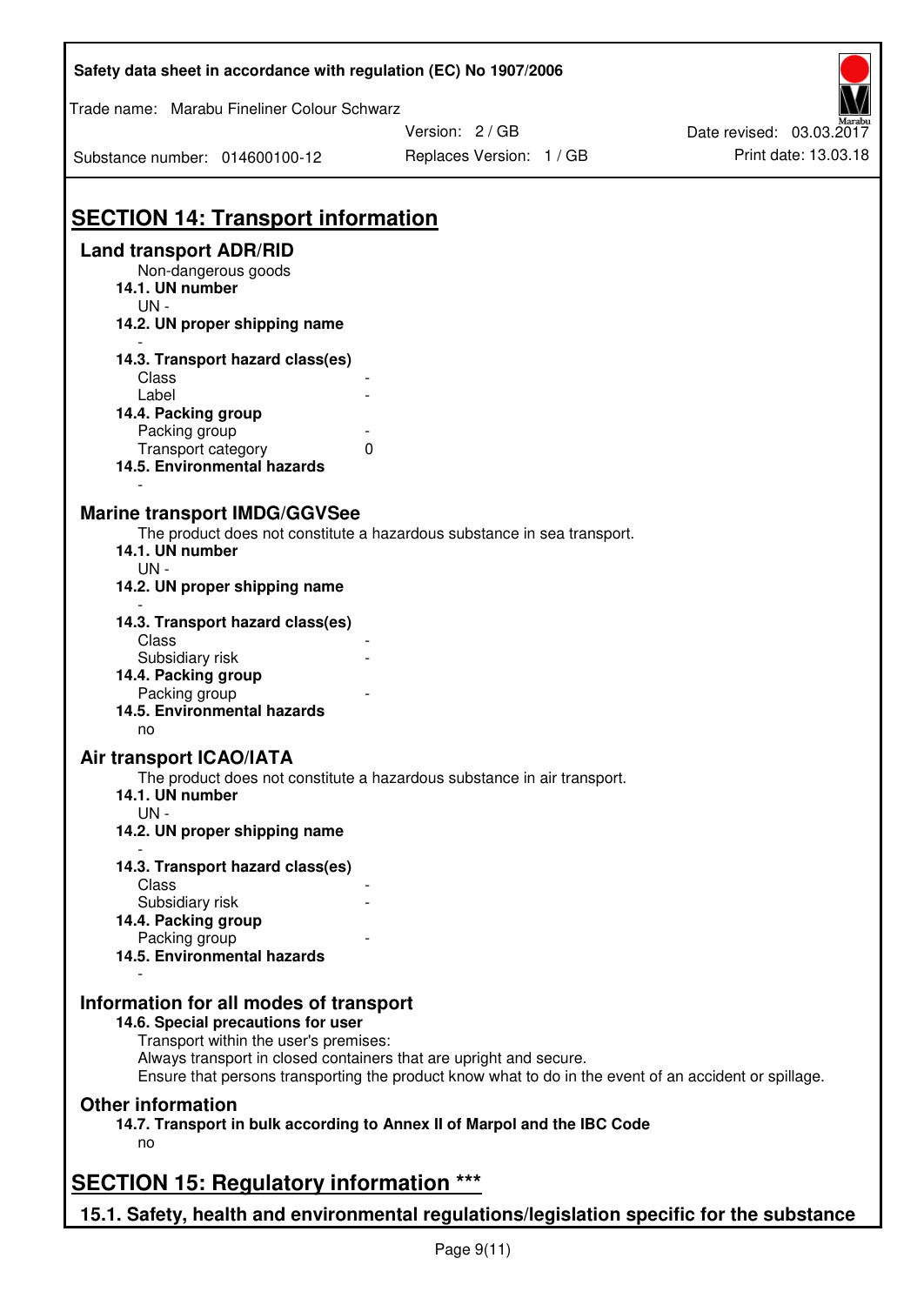| Safety data sheet in accordance with regulation (EC) No 1907/2006                                                                                                                                                                                                                                                                                                                                                                                                 |                                                       |                          |                                                                                                                                                                                                                                                                                                                 |
|-------------------------------------------------------------------------------------------------------------------------------------------------------------------------------------------------------------------------------------------------------------------------------------------------------------------------------------------------------------------------------------------------------------------------------------------------------------------|-------------------------------------------------------|--------------------------|-----------------------------------------------------------------------------------------------------------------------------------------------------------------------------------------------------------------------------------------------------------------------------------------------------------------|
| Trade name: Marabu Fineliner Colour Schwarz                                                                                                                                                                                                                                                                                                                                                                                                                       |                                                       |                          |                                                                                                                                                                                                                                                                                                                 |
|                                                                                                                                                                                                                                                                                                                                                                                                                                                                   | Version: 2/GB                                         |                          | Date revised: 03.03.2017                                                                                                                                                                                                                                                                                        |
| Substance number: 014600100-12                                                                                                                                                                                                                                                                                                                                                                                                                                    |                                                       | Replaces Version: 1 / GB | Print date: 13.03.18                                                                                                                                                                                                                                                                                            |
| or mixture                                                                                                                                                                                                                                                                                                                                                                                                                                                        |                                                       |                          |                                                                                                                                                                                                                                                                                                                 |
| <b>VOC ***</b>                                                                                                                                                                                                                                                                                                                                                                                                                                                    |                                                       |                          |                                                                                                                                                                                                                                                                                                                 |
| VOC (EU)                                                                                                                                                                                                                                                                                                                                                                                                                                                          | $\mathbf 0$                                           | $\%$                     |                                                                                                                                                                                                                                                                                                                 |
| <b>Other information</b>                                                                                                                                                                                                                                                                                                                                                                                                                                          |                                                       |                          |                                                                                                                                                                                                                                                                                                                 |
| All components are contained in the TSCA inventory or exempted.<br>All components are contained in the AICS inventory.<br>All components are contained in the PICCS inventory.<br>All components are contained in the DSL inventory.<br>All components are contained in the IECSC inventory.<br>All components are contained in the NZIOC inventory.<br>All components are contained in the ENCS inventory.<br>All components are contained in the ECL inventory. |                                                       |                          |                                                                                                                                                                                                                                                                                                                 |
| 15.2. Chemical safety assessment<br>For this preparation a chemical safety assessment has not been carried out.                                                                                                                                                                                                                                                                                                                                                   |                                                       |                          |                                                                                                                                                                                                                                                                                                                 |
| <b>SECTION 16: Other information</b>                                                                                                                                                                                                                                                                                                                                                                                                                              |                                                       |                          |                                                                                                                                                                                                                                                                                                                 |
| Hazard statements listed in Chapter 3                                                                                                                                                                                                                                                                                                                                                                                                                             |                                                       |                          |                                                                                                                                                                                                                                                                                                                 |
| H <sub>301</sub>                                                                                                                                                                                                                                                                                                                                                                                                                                                  | Toxic if swallowed.                                   |                          |                                                                                                                                                                                                                                                                                                                 |
| H302                                                                                                                                                                                                                                                                                                                                                                                                                                                              | Harmful if swallowed.                                 |                          |                                                                                                                                                                                                                                                                                                                 |
| H311                                                                                                                                                                                                                                                                                                                                                                                                                                                              | Toxic in contact with skin.                           |                          |                                                                                                                                                                                                                                                                                                                 |
| H312                                                                                                                                                                                                                                                                                                                                                                                                                                                              | Harmful in contact with skin.                         |                          |                                                                                                                                                                                                                                                                                                                 |
| H314                                                                                                                                                                                                                                                                                                                                                                                                                                                              | Causes severe skin burns and eye damage.              |                          |                                                                                                                                                                                                                                                                                                                 |
| H315                                                                                                                                                                                                                                                                                                                                                                                                                                                              | Causes skin irritation.                               |                          |                                                                                                                                                                                                                                                                                                                 |
| H317                                                                                                                                                                                                                                                                                                                                                                                                                                                              | May cause an allergic skin reaction.                  |                          |                                                                                                                                                                                                                                                                                                                 |
| H318                                                                                                                                                                                                                                                                                                                                                                                                                                                              | Causes serious eye damage.                            |                          |                                                                                                                                                                                                                                                                                                                 |
| H331                                                                                                                                                                                                                                                                                                                                                                                                                                                              | Toxic if inhaled.                                     |                          |                                                                                                                                                                                                                                                                                                                 |
| H335                                                                                                                                                                                                                                                                                                                                                                                                                                                              | May cause respiratory irritation.                     |                          |                                                                                                                                                                                                                                                                                                                 |
| H373                                                                                                                                                                                                                                                                                                                                                                                                                                                              |                                                       |                          | May cause damage to organs through prolonged or repeated exposure:                                                                                                                                                                                                                                              |
| H400                                                                                                                                                                                                                                                                                                                                                                                                                                                              | Very toxic to aquatic life.                           |                          |                                                                                                                                                                                                                                                                                                                 |
| H410<br><b>CLP categories listed in Chapter 3</b>                                                                                                                                                                                                                                                                                                                                                                                                                 | Very toxic to aquatic life with long lasting effects. |                          |                                                                                                                                                                                                                                                                                                                 |
| Acute Tox. 3                                                                                                                                                                                                                                                                                                                                                                                                                                                      | Acute toxicity, Category 3                            |                          |                                                                                                                                                                                                                                                                                                                 |
| Acute Tox. 4                                                                                                                                                                                                                                                                                                                                                                                                                                                      | Acute toxicity, Category 4                            |                          |                                                                                                                                                                                                                                                                                                                 |
| Aquatic Acute 1                                                                                                                                                                                                                                                                                                                                                                                                                                                   |                                                       |                          | Hazardous to the aquatic environment, acute, Category 1                                                                                                                                                                                                                                                         |
| Aquatic Chronic 1                                                                                                                                                                                                                                                                                                                                                                                                                                                 |                                                       |                          | Hazardous to the aquatic environment, chronic, Category 1                                                                                                                                                                                                                                                       |
| Eye Dam. 1                                                                                                                                                                                                                                                                                                                                                                                                                                                        | Serious eye damage, Category 1                        |                          |                                                                                                                                                                                                                                                                                                                 |
| Skin Corr. 1B                                                                                                                                                                                                                                                                                                                                                                                                                                                     | Skin corrosion, Category 1B                           |                          |                                                                                                                                                                                                                                                                                                                 |
| Skin Irrit. 2                                                                                                                                                                                                                                                                                                                                                                                                                                                     | Skin irritation, Category 2                           |                          |                                                                                                                                                                                                                                                                                                                 |
| Skin Sens. 1                                                                                                                                                                                                                                                                                                                                                                                                                                                      | Skin sensitization, Category 1                        |                          |                                                                                                                                                                                                                                                                                                                 |
| STOT RE 2                                                                                                                                                                                                                                                                                                                                                                                                                                                         |                                                       |                          | Specific target organ toxicity - repeated exposure, Category 2                                                                                                                                                                                                                                                  |
| STOT SE 3                                                                                                                                                                                                                                                                                                                                                                                                                                                         |                                                       |                          | Specific target organ toxicity - single exposure, Category 3                                                                                                                                                                                                                                                    |
| <b>Supplemental information</b>                                                                                                                                                                                                                                                                                                                                                                                                                                   |                                                       |                          |                                                                                                                                                                                                                                                                                                                 |
|                                                                                                                                                                                                                                                                                                                                                                                                                                                                   |                                                       |                          | Relevant changes compared with the previous version of the safety data sheet are marked with: ***<br>This information is based on our present state of knowledge. However, it should not constitute a<br>guarantee for any specific product properties and shall not establish a legally valid relationship.    |
| legislation.                                                                                                                                                                                                                                                                                                                                                                                                                                                      |                                                       |                          | The information in this Safety Data Sheet is based on the present state of knowledge and current                                                                                                                                                                                                                |
|                                                                                                                                                                                                                                                                                                                                                                                                                                                                   |                                                       |                          | It provides guidance on health, safety and environmental aspects of the product and should not be<br>construed as any guarantee of technical performance or suitability for particular applications.<br>The product should not be used for purposes other than those shown in Section 1 without first referring |
| to the supplier and obtaining written handling instructions.<br>for ensuring that the requirements of relevant legislation are complied with.                                                                                                                                                                                                                                                                                                                     |                                                       |                          | As the specific conditions of use of the product are outside the supplier's control, the user is responsible                                                                                                                                                                                                    |
|                                                                                                                                                                                                                                                                                                                                                                                                                                                                   |                                                       |                          | The information contained in this safety data sheet does not constitute the user's own assessment of                                                                                                                                                                                                            |